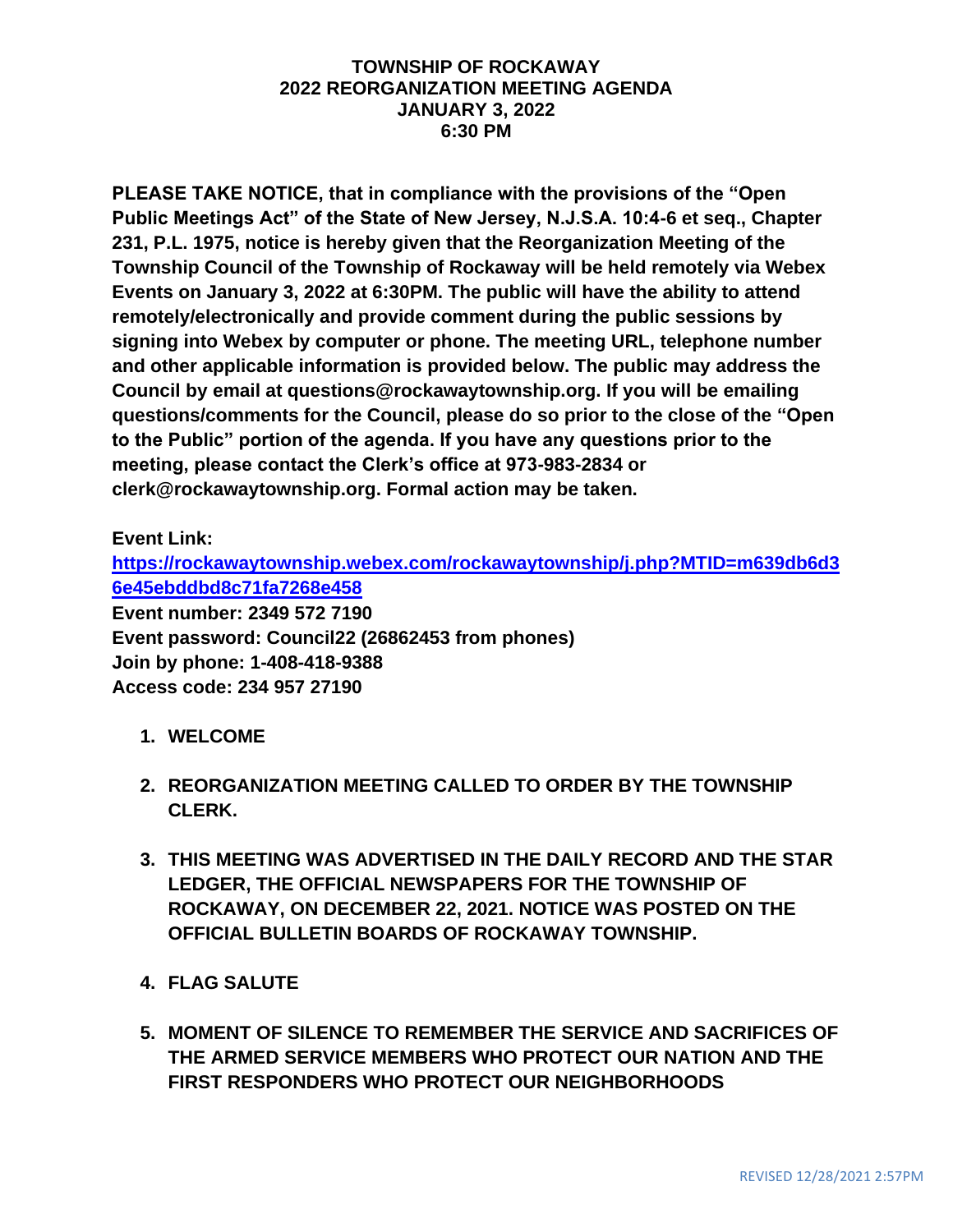**6. TOWNSHIP CLERK TO PRESENT OFFICIAL CANVASS:**

**Council Members for a 4 year term, to expire 12/31/2025:**

**Mary Noon – Ward 1 John (Jack) Quinn – Ward 2 Doug Brookes – Ward 3 Jonathan Sackett – Ward 4 Emanuel (Manny) Friedlander – Ward 5 Rachael Brookes – Ward 6**

- **7. OATHS OF OFFICE TO BE ADMINISTERED TO WARD COUNCIL MEMBERS.**
- **8. RABBI ASHER HERSON TO PRESENT THE INVOCATION.**
- **9. ROLL CALL**
- **10.MAYOR'S ADDRESS**
- **11.ELECTION OF COUNCIL PRESIDENT**
- **12.MAYOR ADMINISTERS OATH OF OFFICE TO COUNCIL PRESIDENT**
- **13.COUNCIL PRESIDENT WILL BEGIN TO PRESIDE OVER THE MEETING AT THIS TIME AND GIVE HIS ADDRESS**
- **14.ELECTION OF COUNCIL VICE-PRESIDENT**
- **15.MAYOR ADMINISTERS OATH OF OFFICE TO COUNCIL VICE-PRESIDENT**
- **16.ADOPTION OF THE 2022 ANNUAL MEETING SCHEDULE**
- **17.MAYOR'S APPOINTMENTS:**
	- **A. Clean Communities Coordinator – 1 year term ending 12/31/2022:**
	- **B. Recycling Coordinator – 1 year term ending 12/31/2022:**
	- **C. Community Development and Revenue Sharing Committee – 1 year term ending 12/31/2022:**
		- **i. Regular Member:**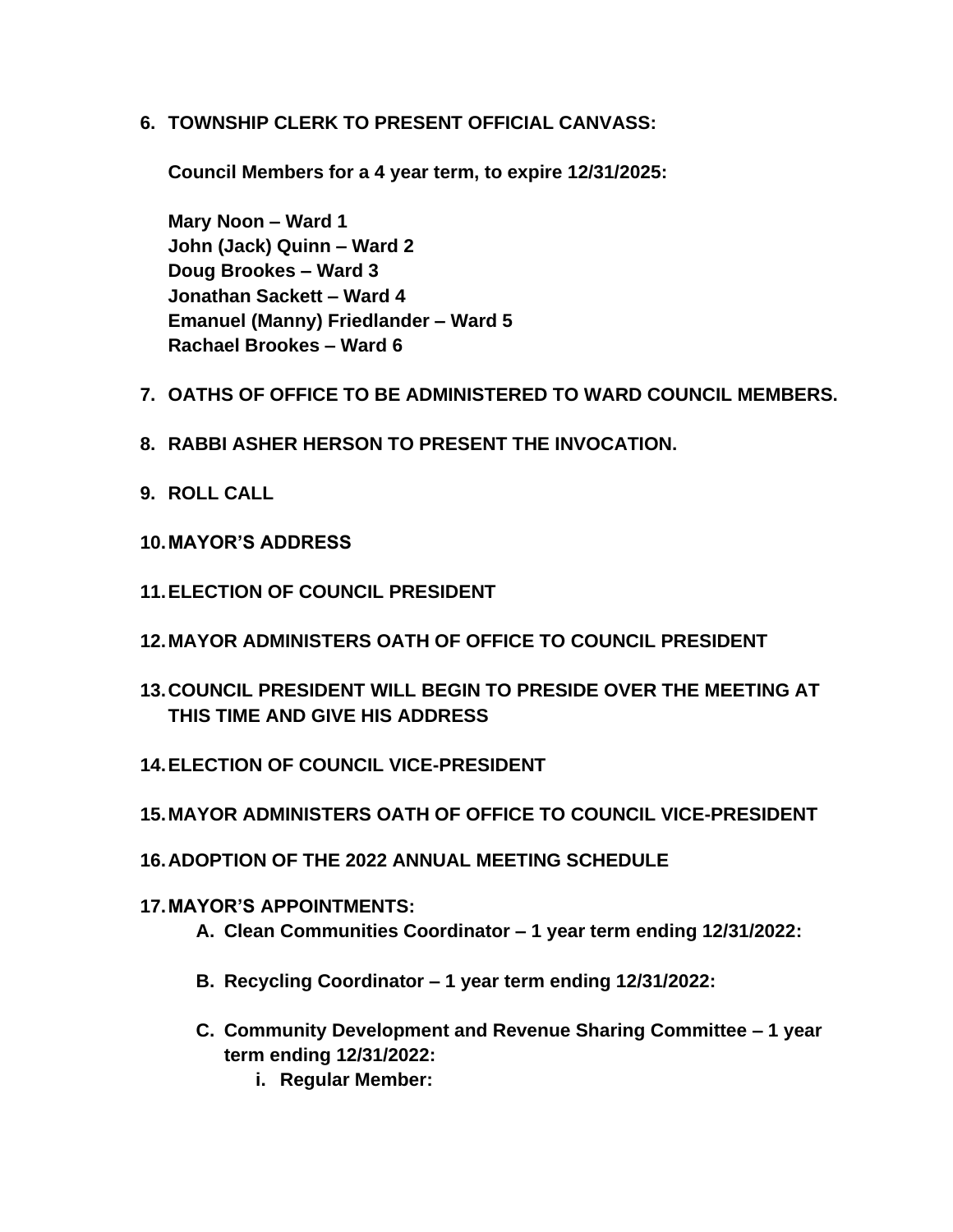- **ii. Alternate Member:**
- **D. Library Board of Trustees – 5 year term ending 12/31/2026:**
- **E. Parks and Recreation Planning Committee – 1 year term ending 12/31/2022:**
	- **i. Regular Members:**
	- **ii. Alternate Members:**
- **F. Planning Board:**
	- **i. Class II Member – 1 year term ending 12/31/2022:**
	- **ii. Class IV Member – 4 year term ending 12/31/2025:**
	- **iii. 1 st Alternate – 2 year term ending 12/31/2024:**
	- **iv. 2 nd Alternate – 2 year term ending 12/31/2024:**
- **G. Shade Tree Commission – 1 year term ending 12/31/2022:**
- **H. Environmental Advisory Committee – 1 year term ending 12/31/2022:**
- **I. Municipal Alliance Committee – 1 year term ending 12/31/2022:**

#### **18.MAYOR'S APPOINTMENTS WITH ADVICE AND CONSENT OF THE COUNCIL:**

- **A. Affordable Housing Officer – 1 year term ending 12/31/2022:**
- **B. Township Attorney – 1 year term ending 12/31/2022:**
- **C. Labor Counsel – 1 year term ending 12/31/2022:**
- **D. Bond Counsel – 1 year term ending 12/31/2022:**
- **E. Municipal Prosecutor – 1 year term ending 12/31/2022:**
- **F. Public Defender – 1 year term ending 12/31/2022:**
- **G. Citizen's Recreation Committee – 1 year term ending 12/31/2022:**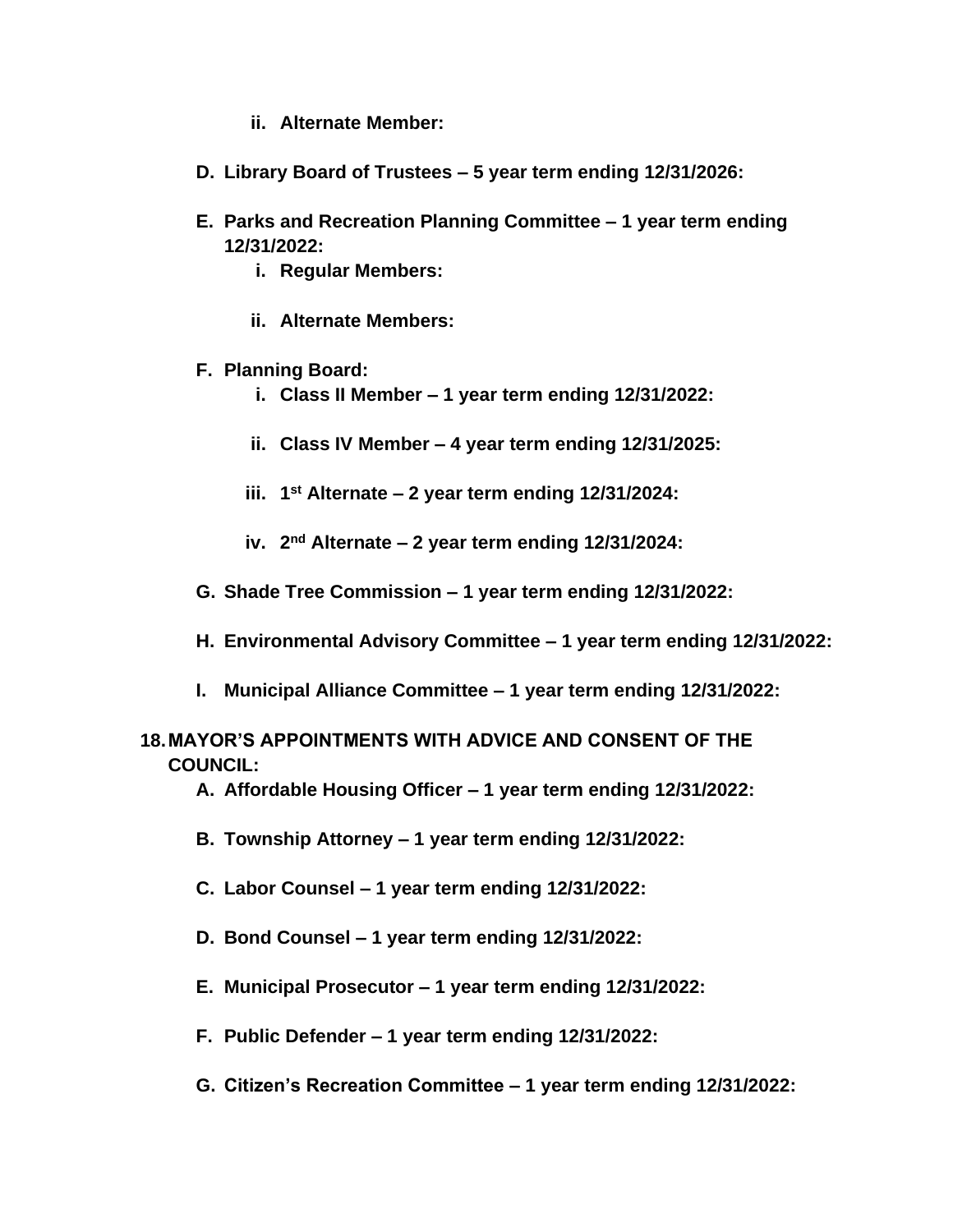#### **19.COUNCIL PRESIDENT APPOINTMENTS:**

- **A. Council Liaisons – 1 year term ending 12/31/2022:**
	- **i. Board of Education – Regional:**
	- **ii. Board of Education – Local:**
	- **iii. Citizen's Recreation Committee:**
	- **iv. Citizen's Recreation Committee, Alternate:**
	- **v. County Commissioners:**
	- **vi. County Commissioners, Alternate:**
	- **vii. Historical Society**
	- **viii. Library Board of Trustees:**
		- **ix. Library Board of Trustees, Alternate:**
		- **x. Morris Council on Older Persons:**
		- **xi. Municipal Alliance Committee:**
	- **xii. Senior Citizens:**
- **B. Council Committees – 1 year term ending 12/31/2022:**
	- **i. Local Emergency Planning Council:**
	- **ii. Vehicle Review Committee:**
	- **iii. Ordinance Committee:**

#### **20.COUNCIL APPOINTMENTS**

- **A. Auditor – 1 year term ending 12/31/2022:**
- **B. Board of Adjustment, Full Member – 4 year term ending 12/31/2025:**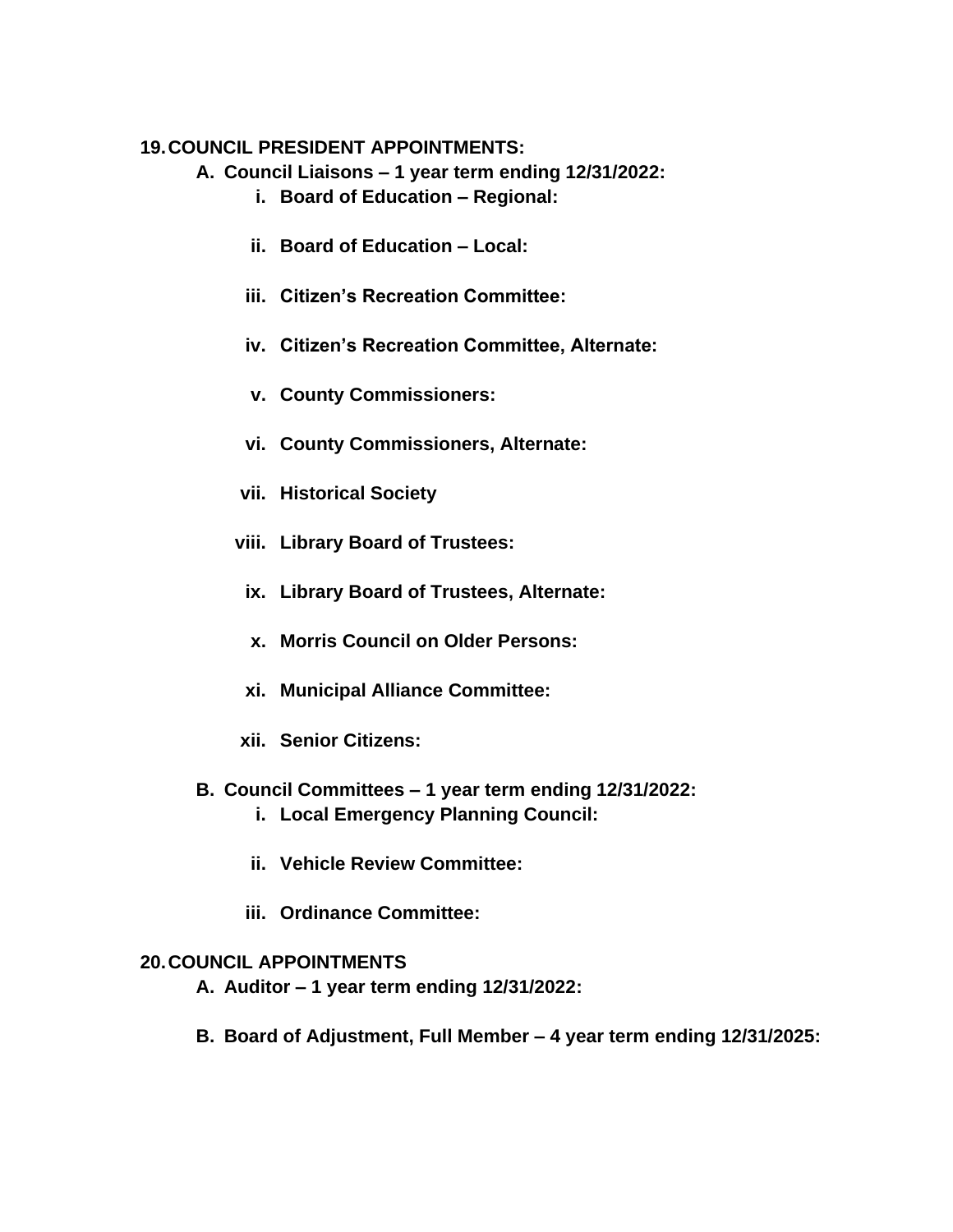- **C. Planning Board, Class III – 1 year term ending 12/31/2022 (Member of the Council):**
- **D. Community Development and Revenue Sharing Committee – 1 year term ending 12/31/2022 (Member of the Council):**

#### **E. Firefighters:**

Richard Troina Matthew Coyle Christopher Schottinger

- **F. Junior EMS:** William Bruseo
- **G. Junior Firefighter:** Ashley Farro

### **21.APPROVAL OF MINUTES:**

**A. November 30, 2021 – Regular Meeting**

## **22.OPEN TO THE PUBLIC**

## **23.ORDINANCES TO INTRODUCE:**

- **A. [O-22-01](https://www.rockawaytownship.org/DocumentCenter/View/8049/O-22-01-12142021-Draft-Ordinance-Amending-Section-2-514-Addressing-the-Council)** AMENDING CHAPTER 2 (ADMINISTRATIVE CODE), ARTICLE 3, SECTION 2-5.14 (ADDRESSING THE COUNCIL) OF THE REVISED GENERAL ORDINANCES OF THE TOWNSHIP OF ROCKAWAY, COUNTY OF MORRIS, STATE OF NEW JERSEY
- **B. [O-22-02](https://www.rockawaytownship.org/DocumentCenter/View/8050/O-22-02-12162021-Ordinance-Amending-Section-7-62-Parking-Prohibited-During-State-of-Emergency)** AMENDING CHAPTER 7 (TRAFFIC) ARTICLE 6 (PARKING), SECTION 7-6.2 (PARKING PROHIBITED DURING A STATE OF EMERGENCY) OF THE REVISED GENERAL ORDINANCES OF THE TOWNSHIP OF ROCKAWAY, COUNTY OF MORRIS, STATE OF NEW **JERSEY**
- **C. [O-22-03](https://www.rockawaytownship.org/DocumentCenter/View/8051/O-22-03-Copy-of-2022-Salary-Ordinance---NonContractural)** AN ORDINANCE FIXING THE SALARIES OF VARIOUS OFFICIALS AND NON-CONTRACTURAL EMPLOYEES OF THE TOWNSHIP OF ROCKAWAY IN THE COUNTY OF MORRIS
- **D. [O-22-04](https://www.rockawaytownship.org/DocumentCenter/View/8052/O-22-04-Copy-of-2022-Salary-Ordinance---MCVI)** AN ORDINANCE FIXING THE SALARIES OF VARIOUS OFFICIALS AND CONTRACTUAL EMPLOYEES OF THE TOWNSHIP OF ROCKAWAY IN THE COUNTY OF MORRIS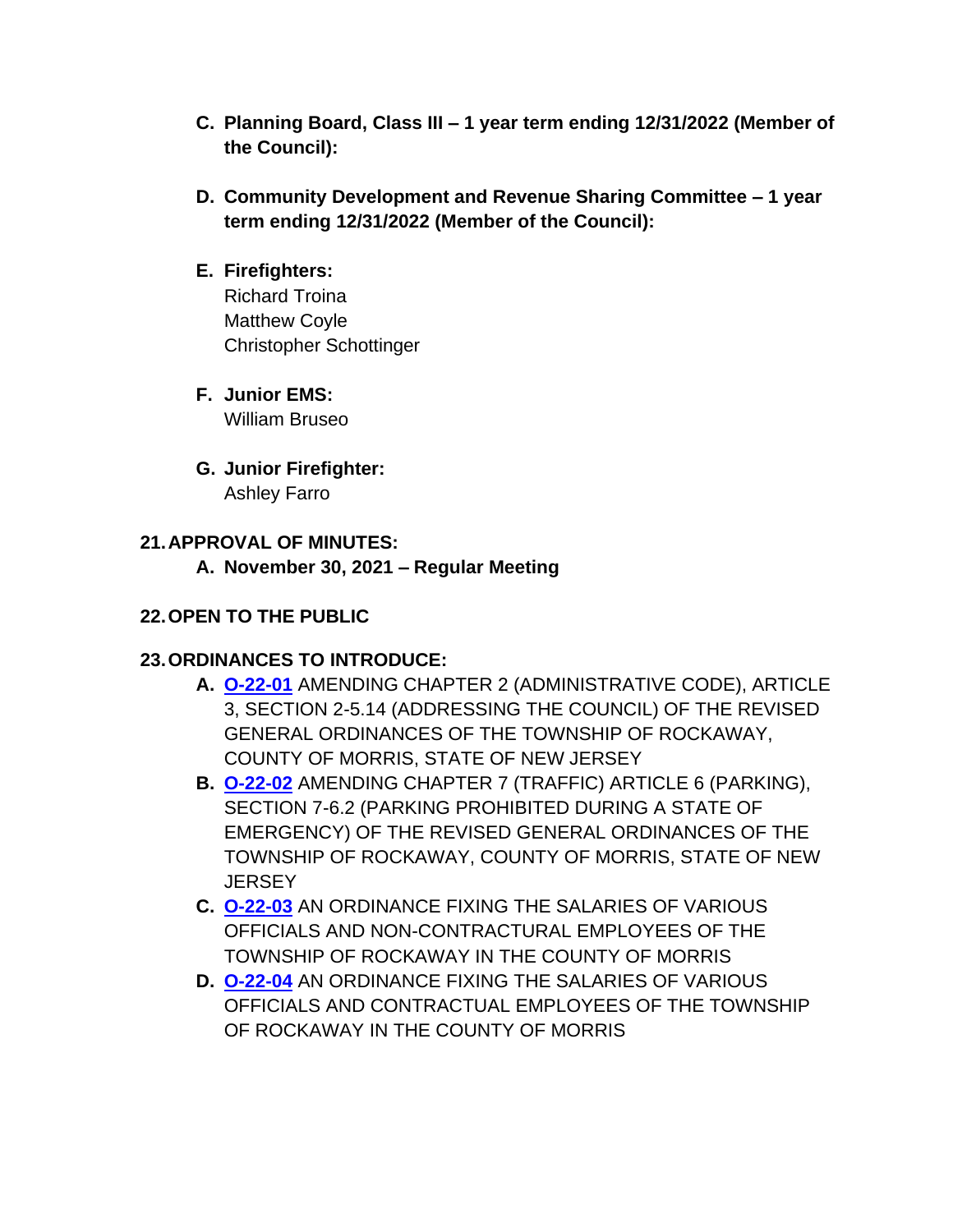# **24.CONSENT AGENDA:**

- **A. [R-22-01](https://www.rockawaytownship.org/DocumentCenter/View/8022/R-22-01-Resolution-to-Amend-Claimant-Certification-Under-Certain-Circumstances)** RESOLUTION AUTHORIZING THE CHIEF FINANCIAL OFFICER OR THE BUSINESS ADMINISTRATOR TO DETERMINE THE CIRCUMSTANCES UNDER WHICH THE CERTIFICATION REQUIREMENTS RESPECTING CLAIMS FOR PAYMENT MADE TO THE TOWNSHIP MAY BE FORGIVEN
- **B. [R-22-02](https://www.rockawaytownship.org/DocumentCenter/View/8023/R-22-02-2022-Temporary-Budget)** A RESOLUTION ESTABLISHING TEMPORARY APPROPRIATIONS FOR THE TOWNSHIP OF ROCKAWAY FOR 2022
- **C. [R-22-03](https://www.rockawaytownship.org/DocumentCenter/View/8024/R-22-03-Bulletin-Board)** RESOLUTION DESIGNATING THE OFFICIAL BULLETIN BOARD FOR THE TOWNSHIP OF ROCKAWAY FOR THE YEAR 2022
- **D. [R-22-04](https://www.rockawaytownship.org/DocumentCenter/View/8025/R-22-04-Cash-Management)** RESOLUTION AUTHORIZING THE EXECUTION OF A CASH MANAGEMENT PLAN FOR THE TOWNSHIP OF ROCKAWAY
- **E. [R-22-05](https://www.rockawaytownship.org/DocumentCenter/View/8026/R-22-05-Court-Account)** RESOLUTION AUTHORIZING ADMINISTRATOR OF THE MUNICIPAL COURT TO COLLECT MONEYS AND FEES AND DEPOSIT THEM IN A DESIGNATED DEPOSITORY
- **F. [R-22-06](https://www.rockawaytownship.org/DocumentCenter/View/8027/R-22-06-Petty-Cash-Funds)** RESOLUTION ESTABLISHING PETTY CASH FUNDS AND DESIGNATING THE PERSON RESPONSIBILE FOR SUCH
- **G. [R-22-07](https://www.rockawaytownship.org/DocumentCenter/View/8028/R-22-07-Notice-Fee)** RESOLUTION DESIGNATING THE FEE FOR RECEIVING NOTICES THROUGHOUT THE YEAR 2022
- **H. [R-22-08](https://www.rockawaytownship.org/DocumentCenter/View/8029/R-22-08-Official-Newspapers)** RESOLUTION DESIGNATING THE OFFICIAL NEWSPAPERS FOR THE TOWNSHIP OF ROCKAWAY FOR THE YEAR 2022
- **I. [R-22-09](https://www.rockawaytownship.org/DocumentCenter/View/8030/R-22-09-Surety-Bonds)** RESOLUTION DESIGNATING OFFICER TO PROVIDE SURETY BONDS ON VARIOUS EMPLOYEES AND APPOINTEES OF THE TOWNSHIP OF ROCKAWAY
- **J. [R-22-10](https://www.rockawaytownship.org/DocumentCenter/View/8031/R-22-10-Tax-Appeals)** RESOLUTION AUTHORIZING THE DEFENSE, PROSECUTION AND SETTLEMENT OF TAX APPEALS
- **K. [R-22-11](https://www.rockawaytownship.org/DocumentCenter/View/8032/R-22-11-McARP)** RESOLUTION AUTHORIZING THE TOWNSHIP OF ROCKAWAY TO JOIN MORRIS COUNTY ADAPTIVE RECREATIONAL PROGRAM (McARP)
- **L. [R-22-12](https://www.rockawaytownship.org/DocumentCenter/View/8033/R-22-12-Authorize-Cancellation-of-Small-Balances)** RESOLUTION AUTHORIZING CANCELLATION OF SMALL BALANCES LESS THAN \$10.00
- **M. [R-22-13](https://www.rockawaytownship.org/DocumentCenter/View/8034/R-22-13-designating-certifying-officer-of-ML)** RESOLUTION DESIGNATING OFFICER TO CERTIFY UNPAID MUNICIPAL LIENS
- **N. [R-22-14](https://www.rockawaytownship.org/DocumentCenter/View/8053/R-22-14-establish-6-year-end-penalty)** RESOLUTION TO CHARGE 6% YEAR END PENALTY
- **O. [R-22-15](https://www.rockawaytownship.org/DocumentCenter/View/8035/R-22-15-Establish-Delinquency-Interest-And-Accrual-Dates)** RESOLUTION ESTABLISHING INTEREST ON DELINQUENT TAXES
- **P. [R-22-16](https://www.rockawaytownship.org/DocumentCenter/View/8036/R-22-16-Sewer-Assessment-Payments)** RESOLUTION AUTHORIZING SEWER ASSESSMENT PAYMENTS
- **Q. [R-22-17](https://www.rockawaytownship.org/DocumentCenter/View/8037/R-22-17-Resolution-Authorizing-Professional-Services-for-Year-2022)** RESOLUTION GRANTING AUTHORIZATION TO RETAIN PROFESSIONAL SERVICES THE COST OF WHICH IS ANTICIPATED